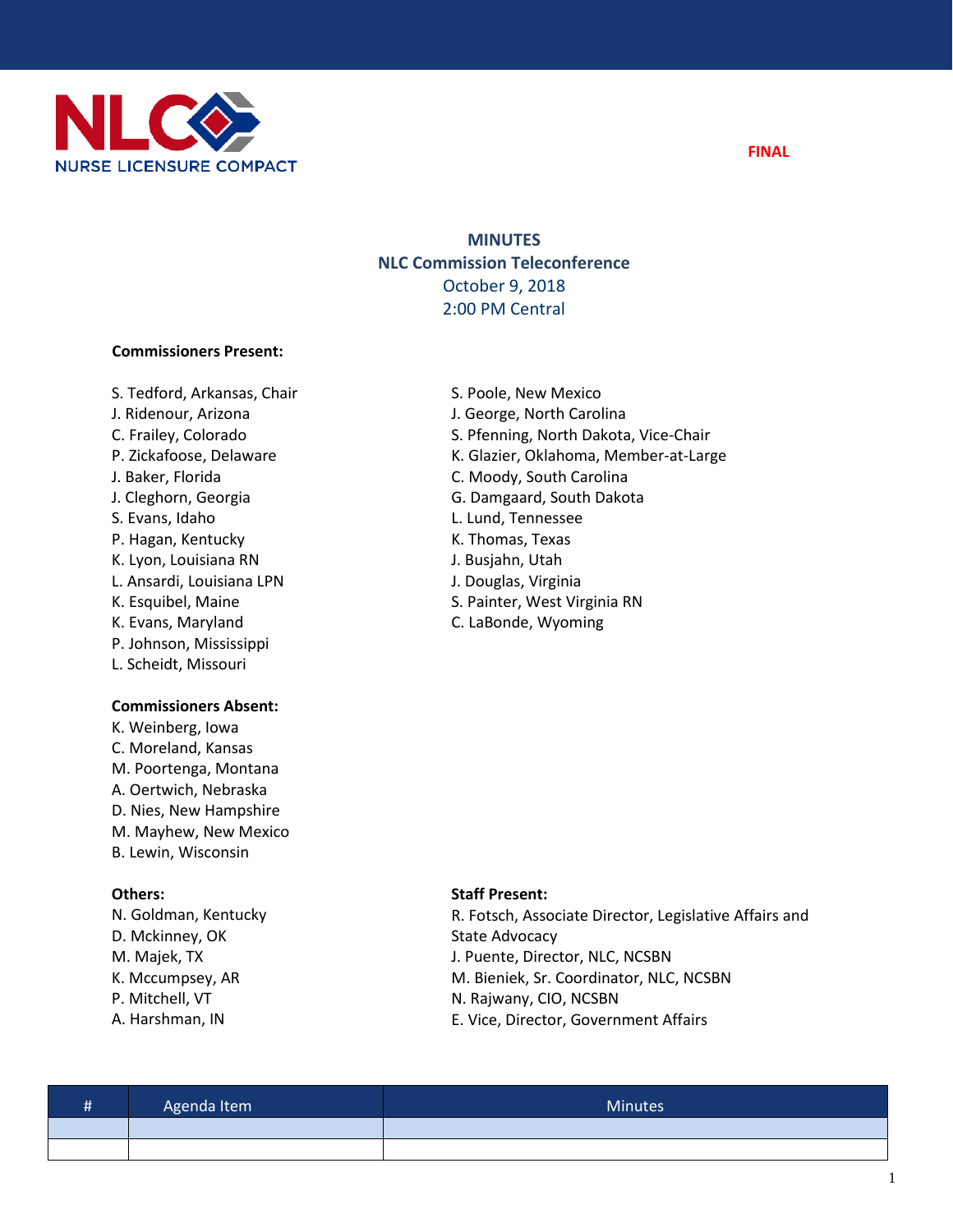| 1. | Call to Order (Tedford)<br>a)<br>Roll Call (Bieniek)<br>b)<br><b>Declare Quorum Present</b><br>c)<br>(Tedford)<br>Welcome new Executive<br>$\mathsf{d}$<br><b>Committee Members</b><br>(Tedford)<br>Welcome new<br>e)<br>Commissioner, Cheris Frailey,<br>CO (Tedford) | a) Chair S. Tedford called the meeting to order at 2:03 pm central.<br>b) M. Bieniek read the roll call and announced that 25 members were<br>present.<br>c) Tedford declared a quorum present.<br>d) Tedford welcome A. Oertwich (NE) and P. Johnson (MS) to the<br>Executive Committee as Treasurer and Member-at-Large respectively.<br>e) Tedford welcome Cheris Frailey as the new Commissioner for CO.                                                                                                                                                                                                                                                                                                                                                                                                                                                                                                                                                                                                                                                                                                                                                                                                                                           |
|----|------------------------------------------------------------------------------------------------------------------------------------------------------------------------------------------------------------------------------------------------------------------------|--------------------------------------------------------------------------------------------------------------------------------------------------------------------------------------------------------------------------------------------------------------------------------------------------------------------------------------------------------------------------------------------------------------------------------------------------------------------------------------------------------------------------------------------------------------------------------------------------------------------------------------------------------------------------------------------------------------------------------------------------------------------------------------------------------------------------------------------------------------------------------------------------------------------------------------------------------------------------------------------------------------------------------------------------------------------------------------------------------------------------------------------------------------------------------------------------------------------------------------------------------|
| 2. | Draft Minutes of Aug 14, 2018<br>(Tedford)                                                                                                                                                                                                                             | P. Zickafoose (DE) made a motion to approve the minutes as written<br>and J. Burns (WY) seconded. The motion carried.                                                                                                                                                                                                                                                                                                                                                                                                                                                                                                                                                                                                                                                                                                                                                                                                                                                                                                                                                                                                                                                                                                                                  |
| 3. | Legislative Update (Fotsch)                                                                                                                                                                                                                                            | R. Fotsch provided the legislative update.<br>NJ: The bill is in the budget committee. There are some concerns<br>by the AG office about information sharing. It is a two-year<br>session.<br>IN: An interim committee met in August for an informational<br>hearing to discuss NLC. R. Fotsch provided information. There was<br>significant support from hospitals. The outcome of the study may<br>be supportive of the NLC.<br>MA: In Nov, has a binding referendum ballot question regarding<br>nurse staffing ratios. The nurse union which has advocated for<br>the ratios has not been successful in past with this issue. If it<br>passes, the NLC would be a good way to get additional nurses<br>into MA quickly.<br>MI: a bill is pending but there has not been much movement yet.<br>The BON is not contributing data to Nursys currently.<br>2019 Outlook:<br>IL: a bill will be filed. Has not been successful in the past.<br>$\bullet$<br>NV: a bill will be introduced. Union opposition is anticipated.<br>$\bullet$<br>RI: a bill will be introduced. Nurses were disappointed with RI<br>$\bullet$<br>leaving the NLC.<br>WA: Hoping to file a bill in January. There is opposition to NLC<br>and to criminal background checks. |
| 4. | Rules Committee Update Report<br>(Ridenour/Goldman)                                                                                                                                                                                                                    | J. Ridenour provided the rules committee report. The committee will<br>meet in late Oct. The committee is working on Tier III rules. The<br>minutes of the last meeting reflect the current rules the committee is<br>working on.                                                                                                                                                                                                                                                                                                                                                                                                                                                                                                                                                                                                                                                                                                                                                                                                                                                                                                                                                                                                                      |
| 5. | Training & Education Committee<br>Update Report (Glazier)<br>Fact sheet distribution<br>Cross-committee team to<br>plan conference                                                                                                                                     | K. Glazier provided the committee report. The fact sheets have<br>$\bullet$<br>been sent to Commissioners and posted on the website as well as<br>the NLC Training Resources webpage. The new logo was also<br>shared with members.<br>A FY19 NLC conference will be planned. The event will be 1.5 days                                                                                                                                                                                                                                                                                                                                                                                                                                                                                                                                                                                                                                                                                                                                                                                                                                                                                                                                               |